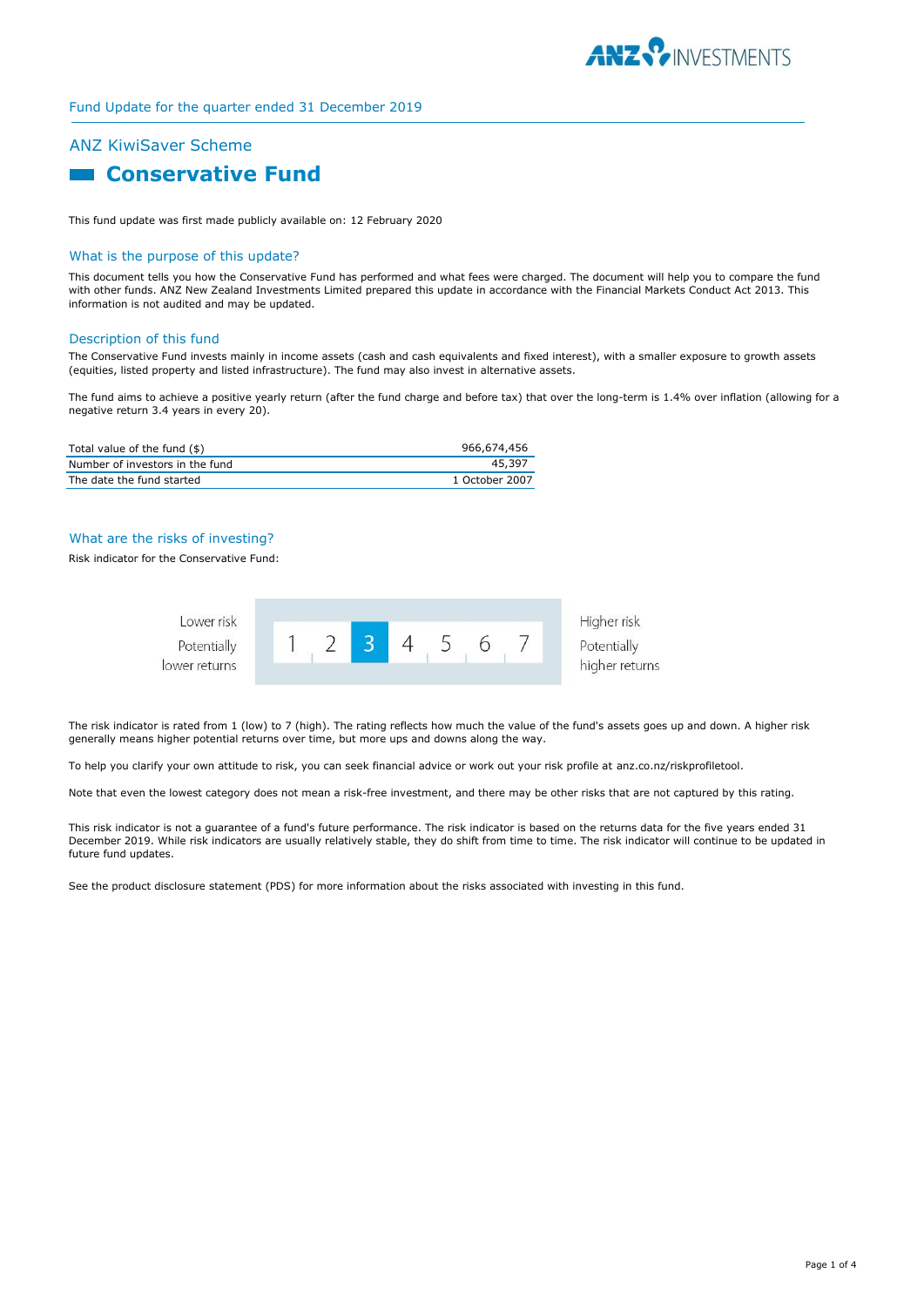# How has the fund performed?

|                                               | Average over past<br>five years | Past year |
|-----------------------------------------------|---------------------------------|-----------|
| <b>Annual return</b>                          |                                 |           |
| (after deductions for charges and tax)        | 3.86%                           | 7.45%     |
| <b>Annual return</b>                          |                                 |           |
| (after deductions for charges but before tax) | 4.77%                           | 8.82%     |
| Market index annual return                    |                                 |           |
| (reflects no deduction for charges and tax)   | 5.64%                           | $9.36\%$  |

The market index annual return is calculated using the target investment mix and the indices of each asset class.

Additional information about the market index is available in the statement of investment policy and objectives on the offer register at www.discloseregister.companiesoffice.govt.nz.



# **Annual return graph**

This shows the return after fund charges and tax for each of the last 10 years ending 31 March. The last bar shows the average annual return for the last 10 years, up to 31 December 2019.

**Important:** This does not tell you how the fund will perform in the future.

Returns in this update are after tax at the highest prescribed investor rate (PIR) of tax for an individual New Zealand resident. Your tax may be lower.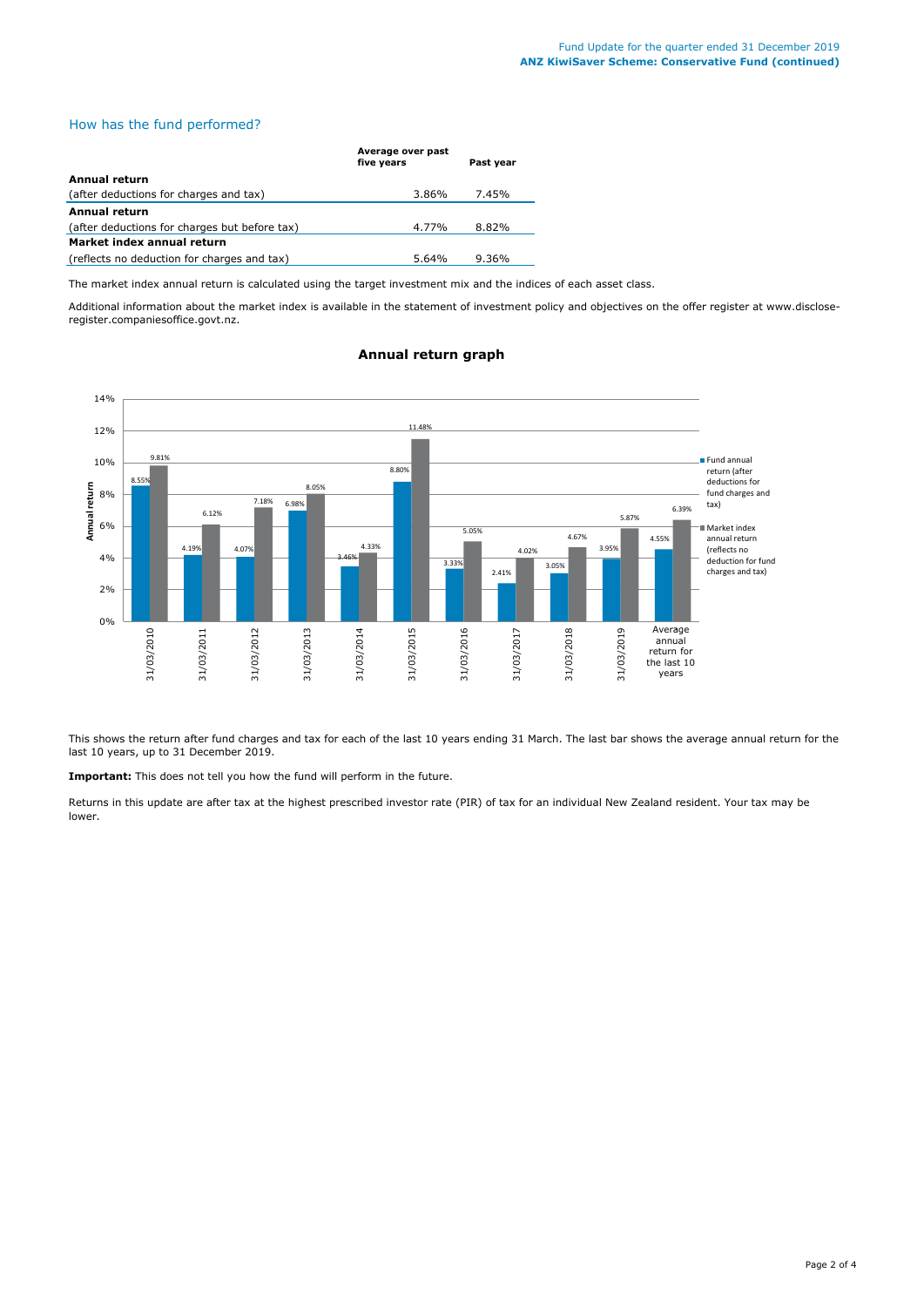# What fees are investors charged?

Investors in the Conservative Fund are charged fund charges. In the year to 31 March 2019 these were:

|                                             | % of net asset value                 |
|---------------------------------------------|--------------------------------------|
| Total fund charges <sup>1*</sup>            | $0.90\%$                             |
| Which are made up of:                       |                                      |
| Total management and administration charges | $0.90\%$                             |
| Including:                                  |                                      |
| Manager's basic fee                         | 0.85%                                |
| Other management and administration charges | 0.05%                                |
| Total performance based fees                | $0.00\%$                             |
|                                             | <b>Dollar amount per</b><br>investor |
| <b>Other charges</b>                        |                                      |
| Membership fee <sup>2**</sup>               |                                      |

\* The manager expects that the fund charges for the next scheme year will be different from the fund charges disclosed in this fund update because the manager's basic fee was reduced on 28 June 2019 from 0.85% to 0.78% per year.

\*\* From 1 April 2019, the membership fee was removed for members under 18 years and reduced from \$24 to \$18 per year for all other members.

Investors are not currently charged individual action fees for specific actions or decisions (for example, for withdrawing from or switching funds). See the PDS for more information about Scheme fees.

Small differences in fees and charges can have a big impact on your investment over the long term.

### Example of how this applies to an investor

Sarah had \$10,000 in the fund at the start of the year and did not make any further contributions. At the end of the year, Sarah received a return after fund charges were deducted of \$745 (that is 7.45% of her inital \$10,000). Sarah also paid \$24 in other charges. This gives Sarah a total gain after tax of \$721 for the year.

# What does the fund invest in?

**Actual investment mix<sup>3</sup> Target investment mix<sup>3</sup>**

This shows the types of assets that the fund invests in. This shows the mix of assets that the fund generally intends to invest in.